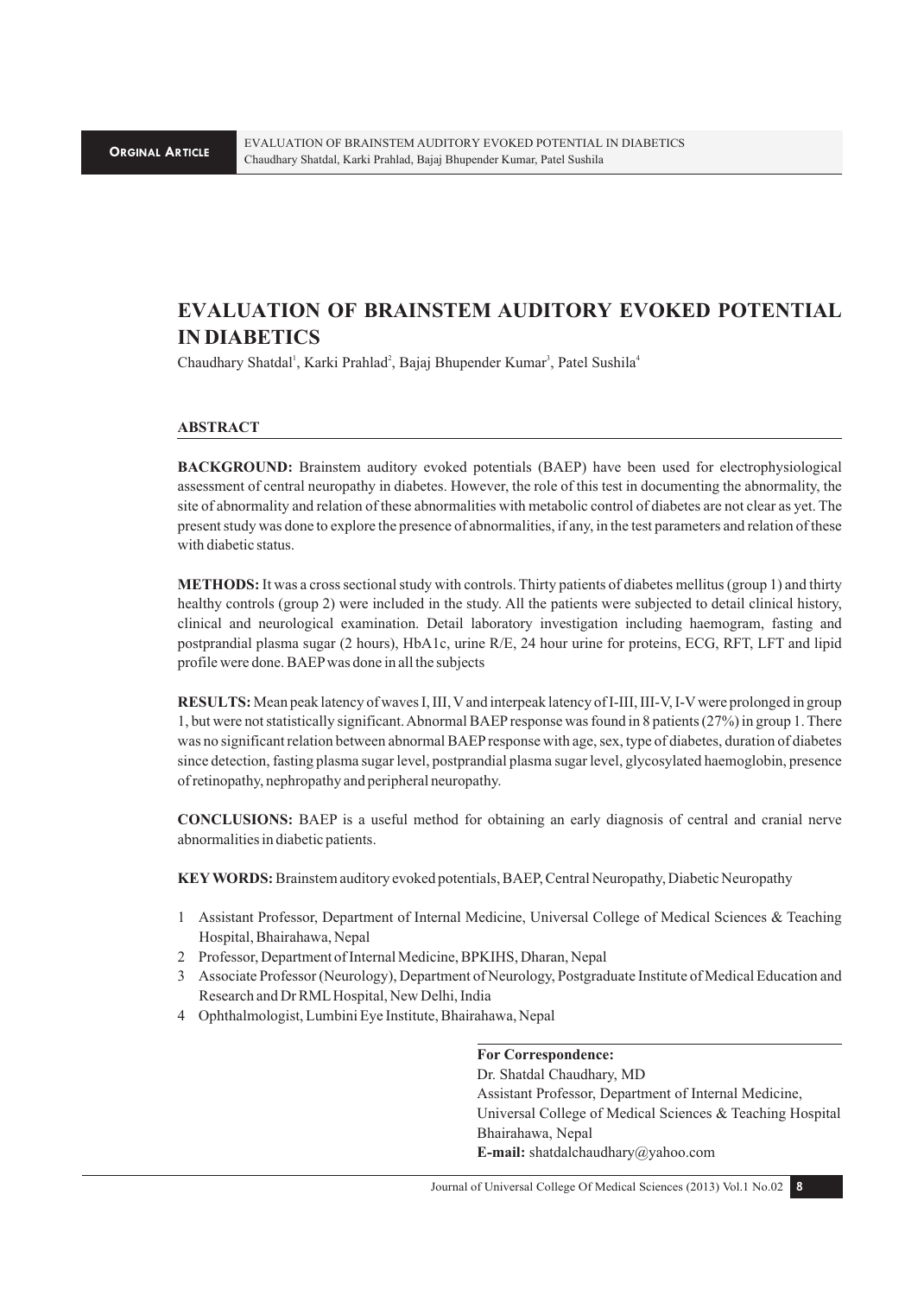# **INTRODUCTION**

Brainstem auditory evoked potentials have been proved as valuable tools for hearing assessment, diagnosis of neurological disorders and intraoperative monitoring of patients. Peripheral neuropathy is a known complication of diabetes mellitus. Studies on prevalence of diabetic neuropathy are difficult to evaluate because of lack of consistency in the definition of neuropathy and method used for its detection. However, depending on the diagnostic criteria employed, prevalence of diabetic neuropathy is reported to be  $10-66\%$ .

A small percentage of patients develop neuropathy regardless of the duration of their diabetes and its adequate control, while others manifest with severe neuropathy at the presentation. The cause of marked variations in the course and extent of neuropathy in presence of a presumebly common metabolic abnormality is unknown; however, genetic susceptibility has been suspected. While peripheral and autonomic nervous dysfunction in diabetics is an established fact, information on central nervous dysfunction is as yet limited. Some authors have reported detection of evoked potential abnormalities in patients of diabetes with cognitive dysfunction.<sup>3,4</sup> Evoked potential abnormalities have been observed even before clinical evidence of cognitive dysfunction. Recent reports of value of certain therapeutic interventions in normalization of the cognitive dysfunction and evoked potentials,<sup>5</sup> have made the assessment of role of these tests in day to day practice even more pertinent. There are interindividual variability in peak latencies and interpeak latencies so a control data is required to derive normal values. The control data must be acquired under the same conditions which are used for the test population. Amplitude of various waves are also highly variable. Brainstem auditory evoked potentials (BAEP) has been used for electrophysiological assessment of central neuropathy in diabetes.<sup>6-9</sup> However, the role of these tests in documenting the abnormality, the site of abnormality i.e. whether central or peripheral and relation of these abnormalities with metabolic control of diabetes and presence or absence of peripheral neuropathy are not clear as yet. The present study was done to explore the presence of abnormalities, if any, in these tests parameters and relation of these with diabetic status. Early detection of subclinical central nervous system function abnormalities and interventions at the early stage, are futuristic concepts in management of diabetes mellitus.

#### **METHODS**

The study was conducted in the department of medicine of B. P. Koirala Institute of Health Sciences, Dharan between April 2005 and March 2006. It was a cross sectional study with controls. Thirty patients of diabetes mellitus between 25 to 65 years of age irrespective of their metabolic control or use of oral hypoglycemic agents or insulin were included in the study. Diabetes Mellitus was diagnosed according to WHO criteria: Symptoms of diabetes plus random blood glucose concentration  $\geq 200$  mg/dL or fasting plasma glucose  $\geq 126$ mg/dL or two-hour plasma glucose ≥200/dL. Random was defined as without regard to time since meal. Fasting was defined as no caloric intake for at least 8 hours. Thirty age and sex matched controls were also evaluated in the study. The following groups of patients were excluded from the study; haemodynamically unstable patients, patients on drugs known to confound results of BAEP like carbamazepine, methyldopa, reserpine and nitrofurantoin, patients with stroke and cranial nerve palsies, profound hearing loss, otitis media with or without effusion, encephalopathy, raised serum creatinine  $>2$ mg/dl.

Detailed clinical history and physical examination including meticulous neurological examination, ophthalmic fundus examination and otological assessment was carried out in all the subjects according to Pro-forma. All the patients were subjected to laboratory examination including haemogram, fasting and postprandial plasma sugar (2 hours), glycosylated haemoglobin, urine routine and microscopy, 24 hour urine for proteins, electrocardiogram, renal function tests, liver function tests and lipid profile. All the patients and controls were submitted to electrophysiological evaluation including BAEP and blink reflex. Nihon Kohden NeuroPack-2 machine was used for the electrophysiological assessment. The study was carried out in a quiet sound proof room, keeping subject in a comfortable supine position.

Brainstem auditory evoked potential was elicited by brief acoustic rarefaction click produced by delivering monophasic square pulses of 100 microseconds duration to headphones at a rate of 13 Hz. Sensory threshold for hearing was determined in all subjects for each ear and BAEP was recorded at 60 dBSL level. The contralateral ear was masked with continuous white noise at intensity of 40 dB. The evoked potentials within 10 msec of stimulation was recorded by using 2 channels with electrodes placed at the vertex (Cz electrode according to the international 10-20 system of electrode placement) and both the earlobes (the earlobes ipsilateral and contra lateral to the stimulated ear are labeled Ai and Ac, respectively). The electrical activity was filtered with a pass band of 100 Hz 3 KHz. The responses to 2000 auditory stimuli were averaged with sweep of 10 milliseconds. Two recordings were taken for each ear. Absolute peak latencies (APL) of waves I, III, V and interpeak latencies (IPL) of waves I-III, III-V and I-V were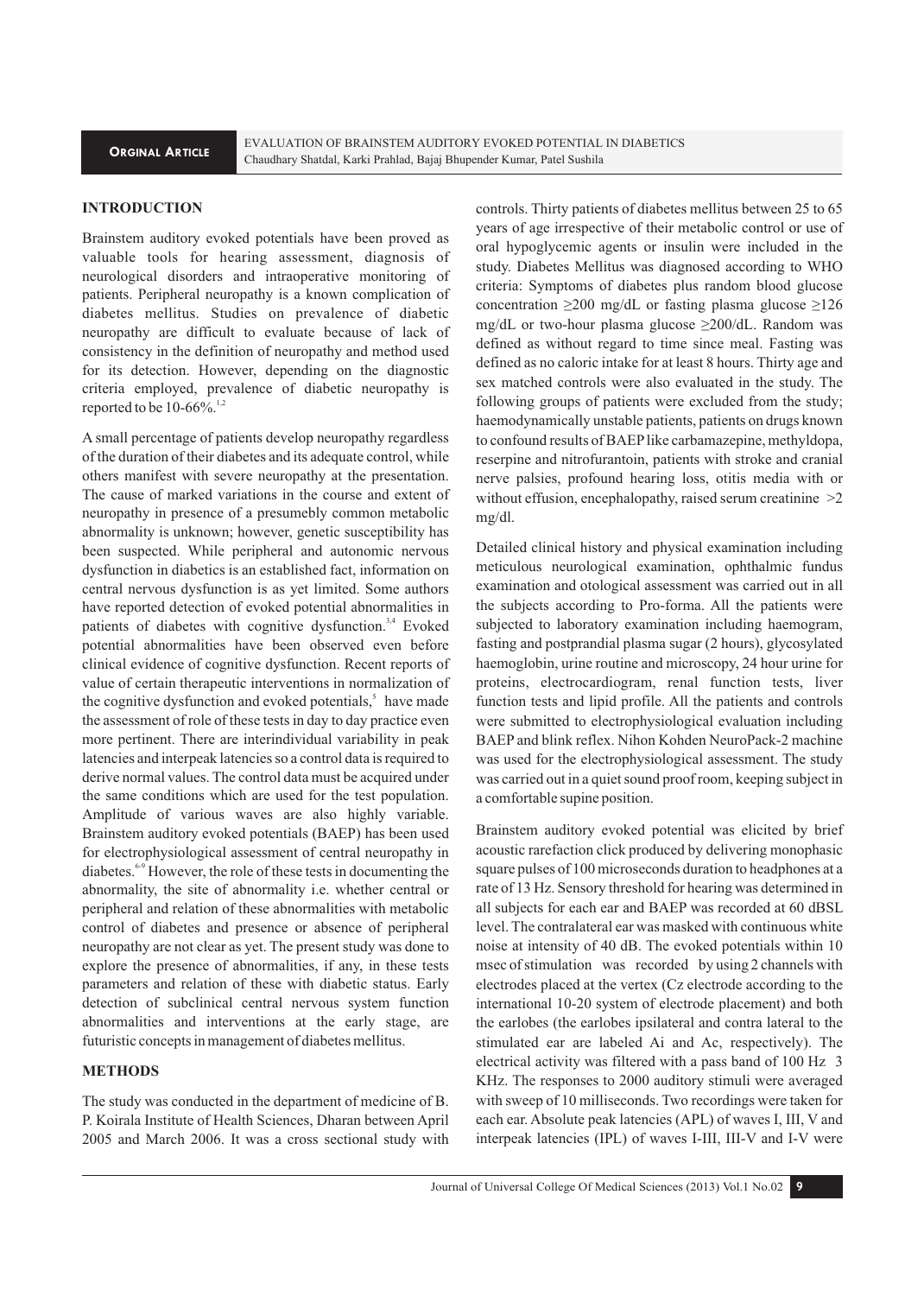#### **ORGINAL ARTICLE**

recorded in milliseconds. We calculated average of two response. These absolute peak latencies and interpeak latencies obtained from diabetics were compared with those of control group. The collected data was entered into Microsoft Excel Spreadsheet. The data was analyzed using SPSS ver 11.5 Mean and standard deviation of absolute peak latencies (of waves I, III, V), interpeak latencies (I-III, III-V and I-V) of both Group 1 and Group 2 were calculated. Independent samples test was used to compare the means. Pearson correlation was use to see relation between continuous variable.

#### **RESULTS**

All together 30 diabetic (Group 1) and 30 matched healthy controls were recruited in this study.

Mean age of patients in Group 1 was 45.97 years (SD =  $\pm$ 12.28) years; Range = 25-64 years). Mean age of Group 2 consisting of healthy controls was 40.60 years (SD =  $\pm$ 9.55 years; Range  $= 2764$  years). The two groups were similar with respect to age with no significant difference (p-value 0.064). The two groups had similar proportion of males and females. There were 17 (57%) females and 13 (43%) males in Group 1 while Group 2 consisted of 16 (53%) females and 14 males. Most of subjects (15) were from Sunsari and surrounding districts. There were four patients (13%) of type 1 diabetes and 26 patients (87%) of type 2 diabetes. There were 5 smoker and 8 social alcohol drinker. The mean duration of diabetes since detection was 48.6 months (range 0.5 to 168 months). Pulse rate, blood pressure, weight, height, BMI, MMSE were comparable in two groups. None of our subjects had postural drop of blood pressure. Clinical evaluation revealed evidence of peripheral neuropathy in 13 (43%) patients. Microalbuminuria was seen in twelve patients (40%) and overt proteinuria was seen in eighteen patients (60%). Retinopathy was found in 6 diabetic patients (20%). Four (13%) were having background retinopathy and 2 (7%) were having proliferative retinopathy. Fasting plasma glucose was ranging from 69 to 335mg/dL. Mean was  $163\pm73.3$  mg/dL. In our study we found 14 (47%) patients were euglycemic and 16 (53%) were hyperglycemic. Eleven patients were having postprandial plasma sugar <200 mg/dL (37%) and nineteen patients were having postprandial plasma sugar  $\geq 200$  mg/dL (63%). Group 1 patients had glycosylated haemoglobin in the range of 7 to 17.72. Mean was  $9.41 \pm 2.19$ . Mean ( $\pm$ SD) for latency of waves I, III, V and interpeak latency of I-III, III-V, I-V was calculated in milliseconds for both group 1 (diabetic) and group 2 (control). We have calculated mean and SD of latencies and IPLs for

right and left ear separately. We also calculated absolute latencies and IPLs by taking average of latencies and IPLs of right and left ear. Mean to mean comparison was done between the two groups.

As shown in the table 1, latency of waves I, III, V and IPL of waves I-III, III-V, I-V in group 1 were greater than it is in control group. The difference could not reach to a statistically significant level. P-value was > 0.05.

| Table 1 Mean and SD of latencies and IPLs for right ear (ms) |  |  |  |  |  |
|--------------------------------------------------------------|--|--|--|--|--|
|--------------------------------------------------------------|--|--|--|--|--|

| Latency and interpeak<br>latency (ms) of<br>right ear | Group 1 (n: 30)     | Group $2$ (n: 30)   P-value             |       |
|-------------------------------------------------------|---------------------|-----------------------------------------|-------|
| Wave I                                                |                     | $1.6233\pm0.1454$   $1.5937\pm0.1441$   | 0.431 |
| Wave III                                              |                     | $3.8247\pm0.2415$ 3.7237 $\pm$ 0.1923   | 0.078 |
| Wave V                                                |                     | $5.7283 \pm 0.2917$ $5.6043 \pm 0.2202$ | 0.068 |
| $IPL$ I-III                                           | $2.2013 \pm 0.1961$ | $2.1300 \pm 0.2288$                     | 0.200 |
| <b>IPL III-V</b>                                      | $1.9037 \pm 0.1607$ | $1.8807\pm0.2149$                       | 0.641 |
| <b>IPL I-V</b>                                        |                     | $4.1050\pm0.2735$   $4.0107\pm0.2382$   | 0.160 |

Similarly we calculated mean and SD of latencies and IPLs of left ear in group 1 and group 2 and compared each other. The mean and SD of latencies and IPLs of left ear in group 1 and group 2 are given in table 2 In left ear also mean latencies and IPLs of group 1 were prolonged than group 2 but the difference could not reach to a statistically significant level.  $(p > 0.05)$ 

|  | Table 2 Mean and SD of latencies and IPLs for left ear (ms) |  |  |  |  |
|--|-------------------------------------------------------------|--|--|--|--|
|--|-------------------------------------------------------------|--|--|--|--|

| Latency and interpeak<br>latency (ms) of<br>left ear | Group 1 (n: 30)     | Group 2 (n: 30)   P-value             |       |
|------------------------------------------------------|---------------------|---------------------------------------|-------|
| Wave I                                               |                     | $1.6210\pm0.1427$   $1.5983\pm0.1565$ | 0.560 |
| Wave III                                             |                     | $3.8470\pm0.2650$ 3.7407 $\pm$ 0.2054 | 0.088 |
| Wave V                                               | $5.7717\pm0.3056$   | $5.6637\pm0.2108$                     | 0.117 |
| <b>IPL I-III</b>                                     | $2.2260 \pm 0.2340$ | $2.1423\pm0.2396$                     | 0.176 |
| <b>IPL III-V</b>                                     | $1.9247\pm0.1931$   | $1.9230\pm0.1905$                     | 0.973 |
| <b>IPL I-V</b>                                       | $4.1507\pm0.3043$   | $4.0653\pm0.2277$                     | 0.224 |

We also calculated absolute latencies and IPLs by taking average of latencies and IPLs of right and left ear. Mean±SD of absolute latencies and IPLs was calculated. Mean of Absolute latencies and IPLs were prolonged in group 1, but was not statistically significant.(Table 3)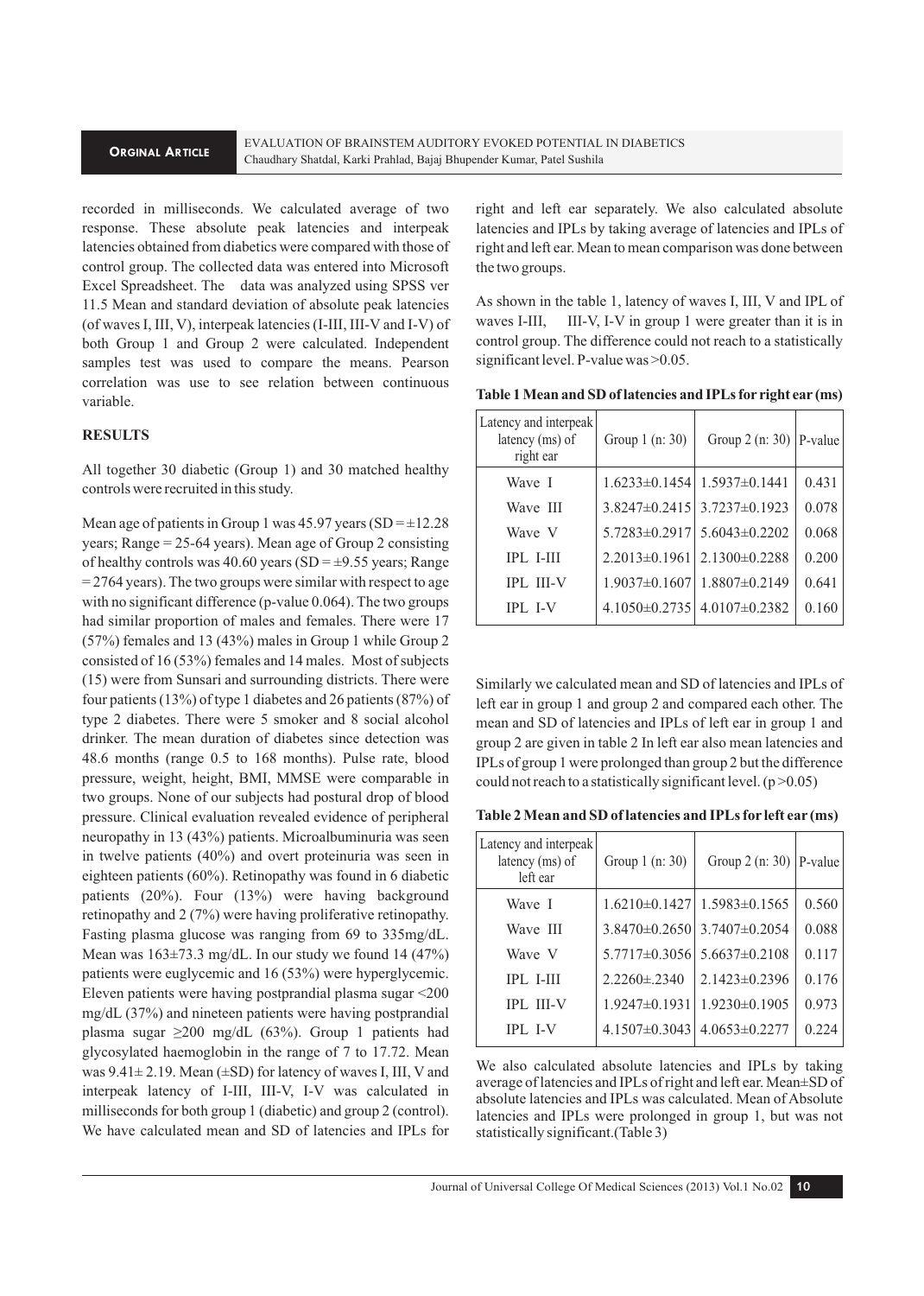#### **ORGINAL ARTICLE**

EVALUATION OF BRAINSTEM AUDITORY EVOKED POTENTIAL IN DIABETICS Chaudhary Shatdal, Karki Prahlad, Bajaj Bhupender Kumar, Patel Sushila

| Absolute latency and<br>interpeak latency (ms) | Group 1 (n: 60)     | Group 2 (n: 60)      | P-value |
|------------------------------------------------|---------------------|----------------------|---------|
| Wave I                                         | $1.62217\pm0.13737$ | $1.5900 \pm 0.14502$ | 0.476   |
| Wave III                                       | 3.8358±0.2454       | $3.7322\pm0.1889$    | 0.072   |
| Wave V                                         | 5.7500±0.29266      | $5.6400\pm0.20389$   | 0.080   |
| <b>IPL I-III</b>                               | $2.21367\pm0.20657$ | $2.1617\pm0.22394$   | 0.169   |
| <b>IPL III-V</b>                               | $1.91417\pm0.16677$ | 1.90183±0.18787      | 0.789   |
| <b>IPL I-V</b>                                 | 4.1278±0.2797       | $4.0380\pm0.2215$    | 0.173   |

Table 3 Mean and SD of absolute latencies and IPLs (ms)

Based on absolute latency and interpeak latency we established criteria for abnormal BAEP response. We used sum of mean plus two standard deviation (SD) of latency and interpeak latency as upper limit of normal: Latency of wave I >1.88604 ms; Latency of wave III >4.11 ms; Latency of wave V >6.04178 ms; Interpeak latency I-III >2.58405; Interpeak latency III-V >2.27757; Interpeak latency I-V >4.4810. Based on above criteria we found abnormal BAEPs in 8 patients (27%) in group 1. Five patients had abnormal prolongation of latency of wave III and wave V, t was commonest abnormality found in our patients. Prolonged IPL of I-III component was found in one patients and prolonged interpeak latency of I-V component was found in three patients. None of our patient had prolongation of IPL of III-V component. We also analyzed latency and interpeak latency of BAEP and blink reflex with continuous variables like age, fasting plasma sugar, postprandial plasma sugar, HbA1c, duration of diabetes since detection, microalbuminuia and GFR by using Pearson correlation. No significant relation between it was found (pvalue  $>0.05$ ).

### **DISCUSSION**

The basis for the various CNS complications of diabetes is poorly understood. Some of the postulated mechanisms are10 : decreased cerebral blood flow due to impaired autoregulation, altered neurotransmitter metabolism, altered brain-energy metabolism, structural defects of brain i.e., decreased brain volume and weight, and loss of cortical neurons, non-enzymatic glycosylation of brain tissue, increased CNS sorbitol levels. Some workers have reported improvement with Ginkgo biloba extract in evoked potentials (visual evoked potential) in diabetic rats.5 This might have implications in the management of diabetics.

Evoked potentials represent the summated activity of large

populations of neurons firing in synchrony; the electrical signal produced by a single cell is too small to be seen at the scalp. If the timing of neuronal activity is delayed uniformly across the cell population, a delayed evoked potential component will result. If the delay is nonuniform and the electrical signals are desynchronized, a process called temporal dispersion, the summation may not produce a recognizable evoked potential component. Because the same pathophysiology Evoked potential studies including BAEP have been used as one of the parameters for determining subclinical abnormalities in the brain stem in diabetics.11,12 Brainstem auditory evoked potential recording is a sensitive, noninvasive neurophysiological method for selectively recording the electrical events which occur along the auditory pathway in the brain stem. It provides an objective measure of neurological dysfunction in the auditory system and brainstem. A standard BAEP consists of seven waveforms labeled I-VII, recorded from the human scalp within 10 milliseconds of appropriate acoustic stimulus. First five of these wave forms are routinely used in clinical practice because of their consistency. Abnormalities in the responses provide evidence of abnormality of cochlear (Eight) nerve and / or brainstem. The generators of the first five recorded Potentials are believed to be from the region of the cochlear nerve (wave I), dorsal cochlear nucleus (wave II), superior olive (wave III-pons level), lateral leminscus (wave IV) and inferior colliculus (wave V-midbrain level). Measurement of peak-to-peak amplitudes and the latencies may provide useful information about these structures. Interpeak latencies (IPL) assess the function of the eight nerves and lower pons level (I-III IPL) and upper pons / midbrain level (III-V IPL) of the brainstem. I-V IPL equates to the central conduction time. In our study of BAEP latency of waves I, III, V and IPL of wave I-III, III-V, I-V in diabetic patients were greater than control group. The difference could not reach to a statistically significant level. P-value was >0.05. Previous study done by Verma A et al13 also had shown similar results. Brainstem auditory evoked responses were recorded in 22 diabetic patients with a variable duration of diabetes (mean 5.8 years) and in controls of comparable age. Variations in the form of individual wave latency, interpeak latencies and V wave amplitude were compared in the both groups. No difference was found in any of the parameters. Different researchers have found variable results in BAEP wave latencies in patients with diabetes. Al-Azzawi et al found highly significant difference in the increased latency of waves I, III and V, intepeak latency of waves I - III, I - V and III V of each type of diabetes as compared to control.11 Alexander et al evaluated BAEP in twenty patients with Tropical Pancreatic Diabetes (TPD). The latencies of BAEP Wave III ( $p < 0.009$ ) and V ( $p <$